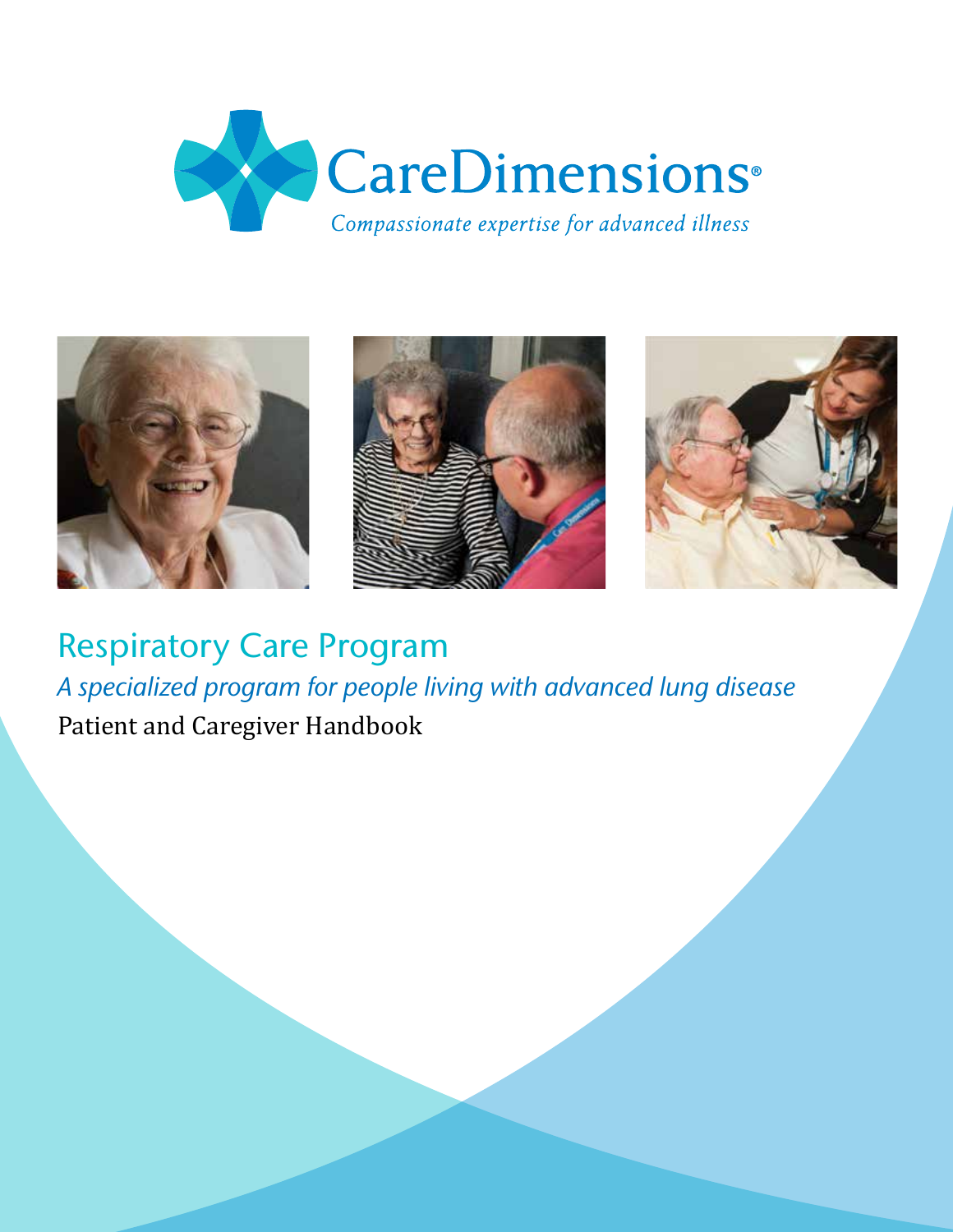## **What You Need to Know about Your Lungs**

As you breathe, air (oxygen) travels down through your airways and reaches the air sacs or alveoli in the lungs.

The alveoli are tiny balloon-like airs sacs where the exchange of oxygen and carbon dioxide takes place. They are surrounded by blood vessels that take in the oxygen and deliver it through the blood stream to the rest of the body. As your body uses the oxygen, a waste gas is produced called carbon dioxide that the blood carries back to the lungs to be expelled as you exhale.

Gas exchange is the process of getting oxygen into your body and expelling carbon dioxide.



## **RESOURCES**

American Lung Association www.lung.org Centers for Disease Control & Prevention www.cdc.gov/copd American Thoracic Society **and Society** www.thoracic.org

COPD Foundation www.copdfoundation.org

## For more information, or to reach the 24/7 Nurse Triage, please call 888-283-1722.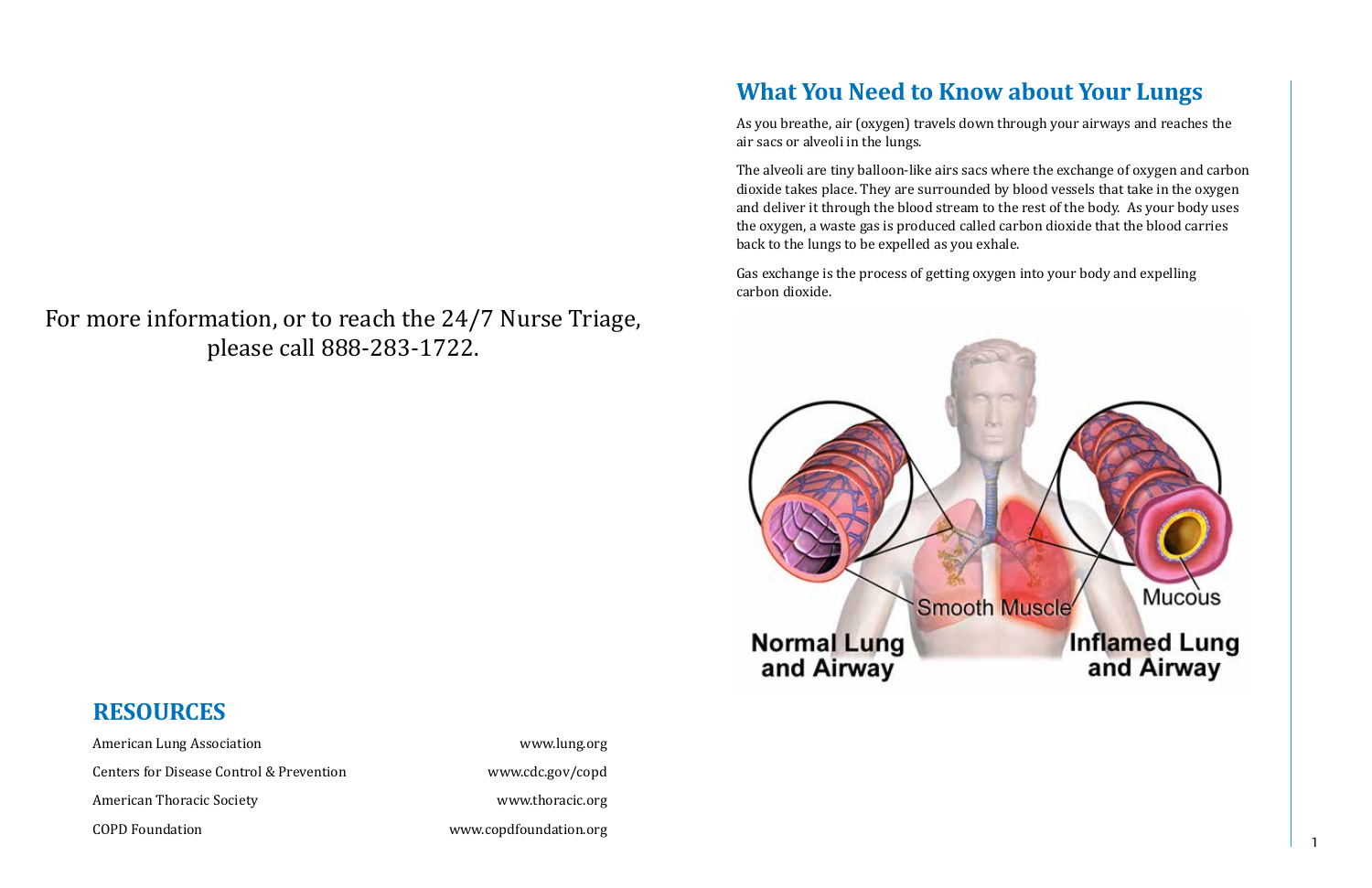

**Asthma** is also a chronic lung disease where the airways in your lungs become inflamed and narrowed. When you have an asthma attack the muscles that surround the airway both tighten and spasm making it difficult to breathe.



## **What are Chronic Lung Diseases?**

There are several categories of chronic lung diseases:

#### **Chronic obstructive pulmonary disease (COPD)**

- Chronic bronchitis
- **Emphysema**
- Asthma

**Restrictive (interstitial) lung disease Other conditions**

**Emphysema** is a condition in which the airways of the lungs are damaged and lose their elasticity or stretchiness. This causes your airway to collapse, trapping the air in the sacs, which makes breathing harder and decreases the amount of oxygen that enters the blood vessels.

### Chronic Obstructive Pulmonary Disease (COPD)

## **What is COPD?**

COPD is an obstruction in the airways that makes breathing harder and may affect the process of gas exchange. This condition is mostly caused by smoking.

## **What is a Restrictive or Interstitial Lung Disease?**

### **CATEGORIES OF COPD:**

**Chronic bronchitis** is an inflammation (or irritation) of the airways (also called bronchial tubes) in the lungs. When the airways are irritated, thick mucus forms in them. The mucus plugs up the airways and makes it hard for air to get into your lungs.

> This disease occurs when there is scarring to the lungs causing the airways to be inflexible and stiff. When this occurs, it interferes with the process of oxygen entering the blood vessels, which makes breathing more difficult.

#### **OTHER CHRONIC LUNG DISEASES ARE:**

- Cystic Fibrosis
- **Lung Cancer**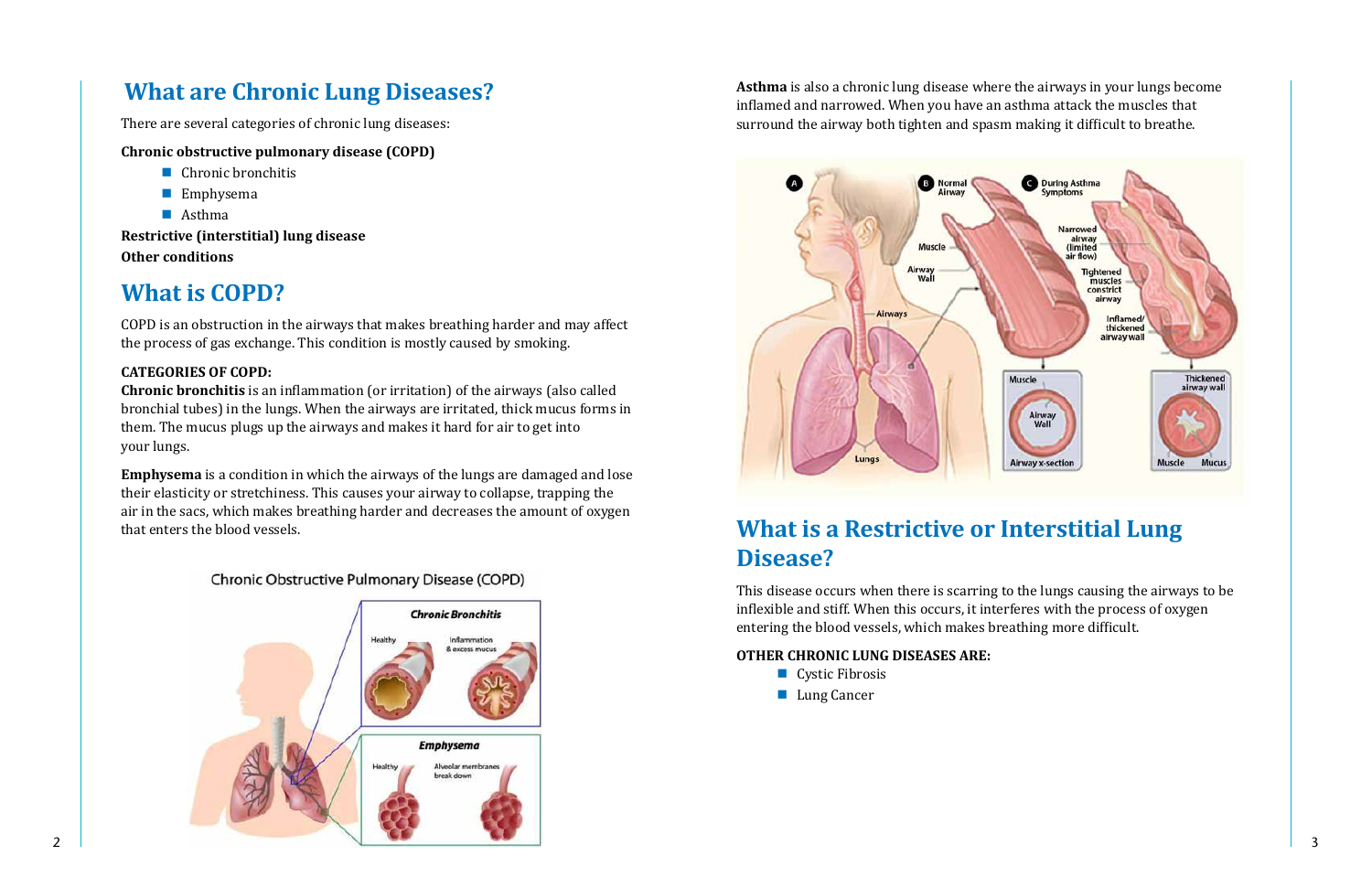## **Techniques for Managing Symptoms of Chronic Lung Disease**

### **BREATHING RETRAINING**

As a person with a chronic lung disease, you need to learn techniques to assist you with inhaling and exhaling to move oxygen in and out of the lungs.

- Relax your neck and shoulder muscles.
- Inhale slowly through the nose.
- Exhale slowly (about twice as long as your inhale) through pursed or tightly pressed lips.

One of the most basic, but helpful, things you can do to improve the quality of your breathing is **Pursed-Lip Breathing.**



### **HOW TO:**

### **YOU CAN DO THIS TECHNIQUE ANYTIME OR ANYWHERE!!**

| t (just noticeable) |
|---------------------|
|                     |
|                     |
|                     |
| ere                 |
|                     |
|                     |
|                     |
|                     |
|                     |
| r۴                  |

# **Shortness of Breath (Dyspnea) – Tracking Your Symptoms**

One of the most common symptoms you may experience when diagnosed with a chronic lung disease is dyspnea or shortness of breath.

The Dyspnea Scale rates your shortness of breath on a scale from 1-10 when you exercise or perform activities of daily living (ADLs)

| N   | Nothing at all                      |
|-----|-------------------------------------|
| 0.5 | Very, very slight (just noticeable) |
| 1   | Very slight                         |
| 2   | Slight (light)                      |
| 3   | Moderate                            |
| 4   | Somewhat severe                     |
| 5   | Severe (heavy)                      |
| 6   |                                     |
| 7   | Very severe                         |
| 8   |                                     |
| 9   |                                     |
| 10  | Very, very severe                   |

Be aware of your dyspnea symptoms so that you can report them to members of your medical team.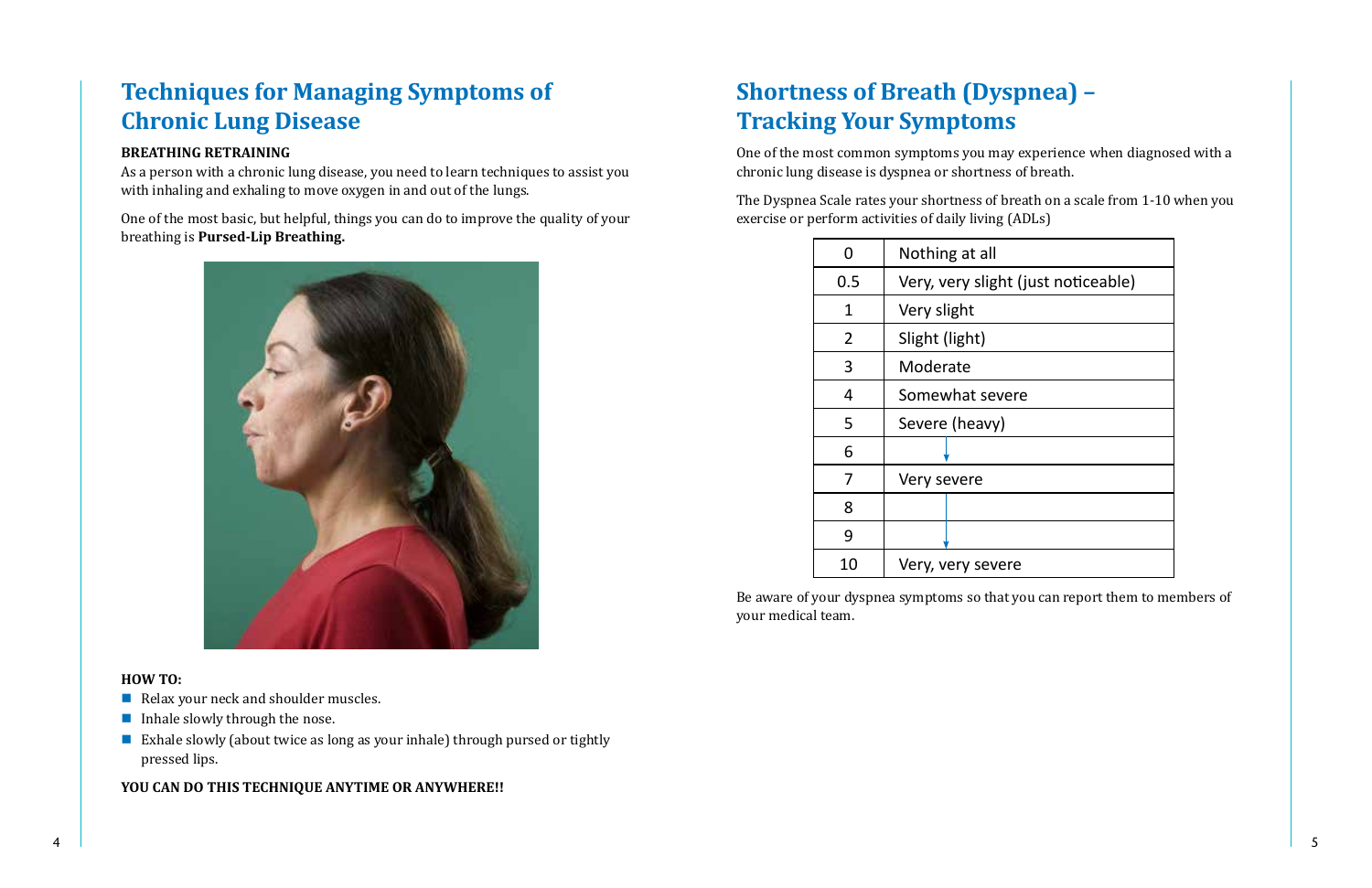The dyspnea cycle is a sequence of events that starts with shortness of breath that leads to anxiety and panic, which creates even more shortness of breath and even more anxiety and panic. This cycle affects your quality of life, your independence and emotional health.

## **Breaking the Dyspnea Cycle**

- Do pursed-lip breathing.
- Do some progressive relaxation techniques, described below.
- Conserve your energy. Pace yourself!

### **RELAXATION AND AIRWAY CLEARANCE TECHNIQUES**

- Sit in a quiet room or lie down.
- Do pursed-lip breathing.
- $\blacksquare$  Tighten a muscle in your body like your feet or hands and hold the tension while you breathe in.
- Relax the muscle when you breathe out.
- Repeat the steps 3 and 4 with another part of your body such as your arms or legs. You can start from your feet and work your way up.

One way to stop the dyspnea cycle is by practicing some techniques that will help you relax when you are short of breath. Practice these relaxation techniques daily.

#### **PROGRESSIVE RELAXATION TECHNIQUE:**

- Sit in a quiet room or lie down.
- **Picture yourself relaxed in a peaceful setting and use your imagination to fill in** specific details.
- Keep those images in your mind.
- $\blacksquare$  Refocus if other images attempt to take over your visualization and concentrate on your breathing.

- Coughing technique the "Huff" combines breathing techniques with coughing. This helps you cough without wearing yourself out.
	- $\blacksquare$  Sit up.
	- $\blacksquare$  Take a breath that is a little deeper than normal.
	- Use your stomach muscles to blow air out in three breaths, making a Ha Ha Ha sound. It is like huffing or blowing onto a mirror or window to steam it up.

### **VISUALIZATION TECHNIQUE:**

### **AIRWAY CLEARANCE TECHNIQUE:**

## **The Dyspnea Cycle**

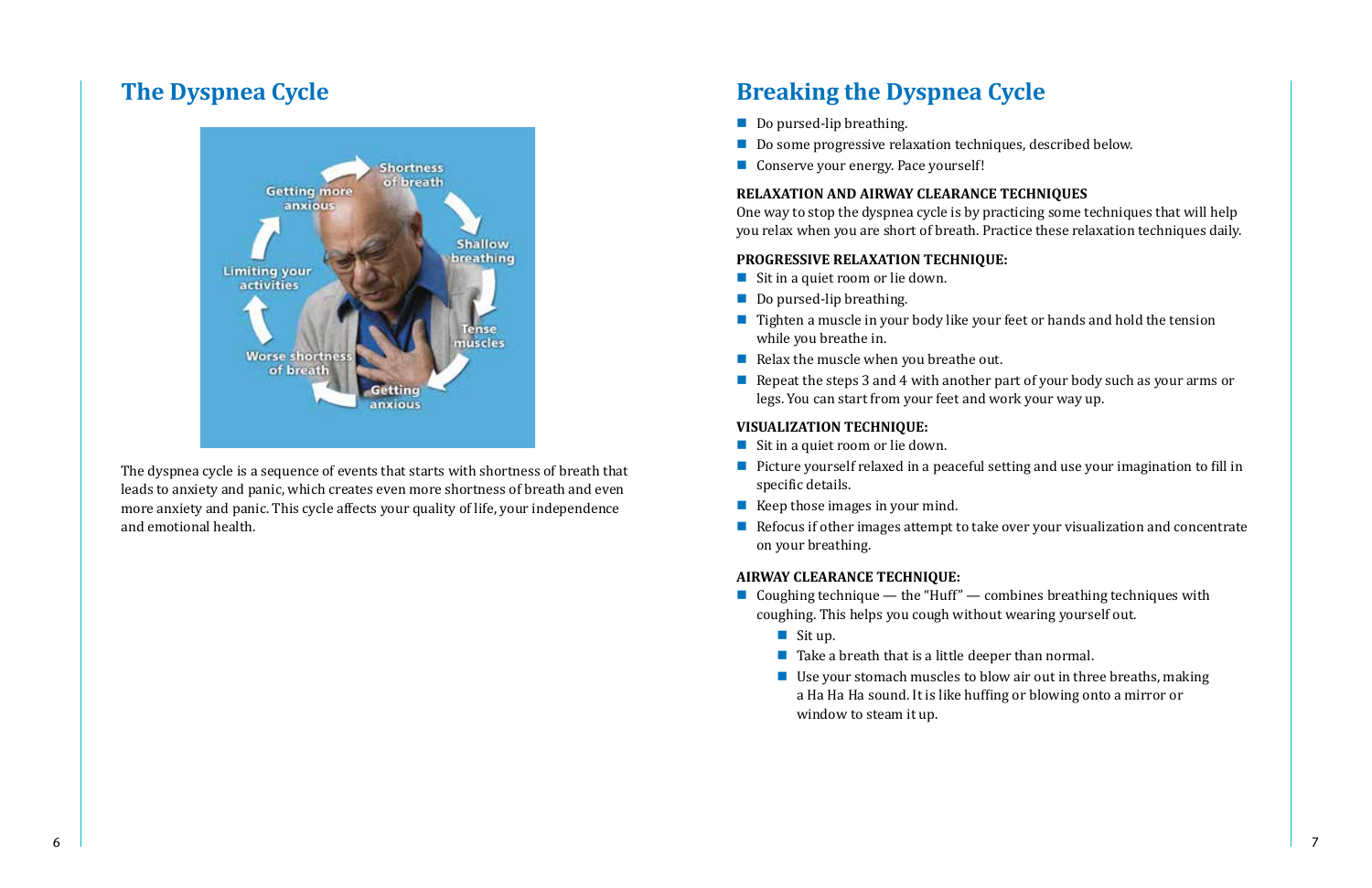| <b>TYPES OF MEDICATIONS</b>                                       | <b>HOW THEY WORK</b>                                                                                                           |
|-------------------------------------------------------------------|--------------------------------------------------------------------------------------------------------------------------------|
| <b>Bronchodilators</b>                                            | • Relaxes and opens the airways                                                                                                |
| Short-acting beta-2 agonist                                       | • Increases movement of cilia to help clear the mucus                                                                          |
| (SABA)                                                            | • Helps reduce/prevent wheezing                                                                                                |
|                                                                   | • Helps stop attacks                                                                                                           |
| Albuterol Sulfate (Proventil, Ventolin)<br>Xopenex (Levalbuterol) | • Commonly known as rescue medication                                                                                          |
| Long-acting beta-2 agonist (LABA)                                 | • Relaxes and opens the airways                                                                                                |
|                                                                   | • Takes effect more slowly and works longer than                                                                               |
| Salmeterol, Serevent, Formoterol                                  | short-acting beta-2 agonists                                                                                                   |
|                                                                   | • Increases movement of cilia to help clear mucus                                                                              |
|                                                                   | • Helps prevent exercise-induced wheezing                                                                                      |
| <b>Anticholinergics</b>                                           | • Relaxes and opens the airways                                                                                                |
| Ipratropium + Albuterol                                           | • Takes effect more slowly than short-acting beta-2 agonist                                                                    |
| (Atrovent, Combivent)                                             |                                                                                                                                |
| <b>Corticosteroids</b>                                            | • Reduces inflammation and swelling in the airways                                                                             |
| Oral - Prednisone                                                 | • Reduces mucus production                                                                                                     |
| Inhaled - Flovent, Fluticasone                                    | • Decreases sensitivity of airways to irritants and allergens                                                                  |
| Selective phosphor diesterase-4<br>enzyme (PDE) inhibitor         | • Reduces number of flare-ups or worsening symptoms<br>(breathlessness, cough, excess mucus) due to bronchitis<br>form of COPD |
| Roflumilast (Daliresp)<br>Apremilast                              |                                                                                                                                |
| <b>Inhaled Combination Medications</b>                            | • Combines effects of different types of medications                                                                           |
| Beta 2 agonist + inhaled corticosteroid                           |                                                                                                                                |
| Salmeterol + Fluticasone (Advair)                                 |                                                                                                                                |
| Formoterol + Budesonide (Symbicort)                               |                                                                                                                                |
| <b>Methylxanthines</b>                                            | • Stimulates the diaphragm and breathing                                                                                       |
|                                                                   | • May be useful if symptoms occur during sleep                                                                                 |
| Theophylline                                                      | • Are long acting                                                                                                              |
|                                                                   | • Levels need to be monitored                                                                                                  |

# **Using Your Inhaler**

One of the methods to deliver lung medications is an inhaler. Some of the lung medications that you may be prescribed by your doctor come in a fine mist, a powder or a spray and are often taken by using an inhaler.

Your doctor may recommend that you use a spacer to help deliver more of the medication into your lungs.

### **HOW TO USE YOUR METERED-DOSE INHALER:**

- 1. Shake the inhaler (3-4 times).
- 2. Remove the cap or cover.
- 3. Breathe out.
- 4. Put the inhaler in your mouth between your teeth and close your lips around it tightly. (Alternatively, your doctor may recommend holding the inhaler 1-2 inches from your open mouth. Please follow your doctor's recommendation).
- 5. Spray one (1) puff by pressing down on the inhaler and start to breathe in slowly, between 5-10 seconds if possible. Then breathe out slowly.
- 6. Repeat step 5 after 30 seconds if a second puff is prescribed or needed.

### **NOTES**

## **Medications**

Your health care professional may prescribe medication, inhalers and nebulization treatments to cope with dyspnea, anxiety and other symptoms.

Here are some medications that may be prescribed to treat your chronic lung disease:

\* Requires Hospice MD approval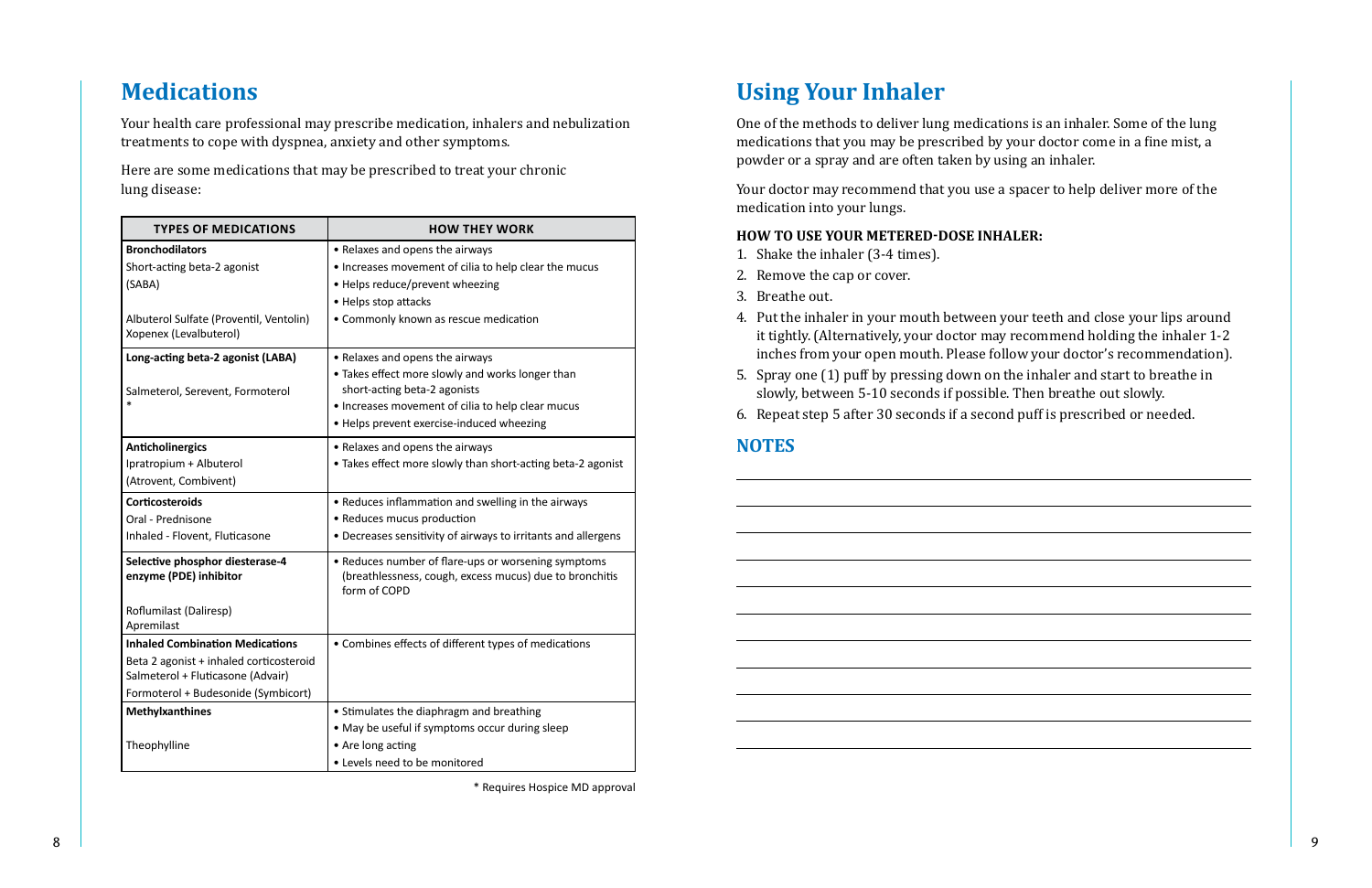

#### **HOW TO USE YOUR METERED-DOSE INHALER WITH A SPACER:**

- 1. Remove the cover for both the inhaler and the spacer. Shake the inhaler (3-4 times) and attach it to the spacer.
- 2. Breathe out.
- 3. Put the spacer between your teeth and close your lips tightly around it. Position your chin up.
- 4. Spray one (1) puff by pressing down on the inhaler and breathe in as deep and slowly as possible (5-10 seconds).
- 5. Repeat step 4 after 30 seconds if a second puff is prescribed or needed.

### **NOTES**

| $\mathbf{1}$ | $\overline{2}$ | 3   | $\overline{4}$ | 5   | 6   | 7   | 8   | 9   | 10  |
|--------------|----------------|-----|----------------|-----|-----|-----|-----|-----|-----|
| 11           | 12             | 13  | 14             | 15  | 16  | 17  | 18  | 19  | 20  |
| 21           | 22             | 23  | 24             | 25  | 26  | 27  | 28  | 29  | 30  |
| 31           | 32             | 33  | 34             | 35  | 36  | 37  | 38  | 39  | 40  |
| 41           | 42             | 43  | 44             | 45  | 46  | 47  | 48  | 49  | 50  |
| 51           | 52             | 53  | 54             | 55  | 56  | 57  | 58  | 59  | 60  |
| 61           | 62             | 63  | 64             | 65  | 66  | 67  | 68  | 69  | 70  |
| 71           | 72             | 73  | 74             | 75  | 76  | 77  | 78  | 79  | 80  |
| 81           | 82             | 83  | 84             | 85  | 86  | 87  | 88  | 89  | 90  |
| 91           | 92             | 93  | 94             | 95  | 96  | 97  | 98  | 99  | 100 |
| 101          | 102            | 103 | 104            | 105 | 106 | 107 | 108 | 109 | 110 |
| 111          | 112            | 113 | 114            | 115 | 116 | 117 | 118 | 119 | 120 |
| 121          | 122            | 123 | 124            | 125 | 126 | 127 | 128 | 129 | 130 |
| 131          | 132            | 133 | 134            | 135 | 136 | 137 | 138 | 139 | 140 |
| 141          | 142            | 143 | 144            | 145 | 146 | 147 | 148 | 149 | 150 |
| 151          | 152            | 153 | 154            | 155 | 156 | 157 | 158 | 159 | 160 |
| 161          | 162            | 163 | 164            | 165 | 166 | 167 | 168 | 169 | 170 |
| 171          | 172            | 173 | 174            | 175 | 176 | 177 | 178 | 179 | 180 |
| 181          | 182            | 183 | 184            | 185 | 186 | 187 | 188 | 189 | 190 |
| 191          | 192            | 193 | 194            | 195 | 196 | 197 | 198 | 199 | 200 |

# **When to Replace Your Inhaler**

- 1. When you get a new inhaler, check how many puffs it contains.
- 2. Track how may puffs you use on a daily basis.
- 3. If you use your inhaler daily, divide the total number of puffs in your inhaler by the number you take daily to determine how many days your inhaler will last.
- 4. If you use your inhaler once in a while, keep a log of the number of puffs you have used, or you can use the number chart above by crossing off a number each time you use a puff.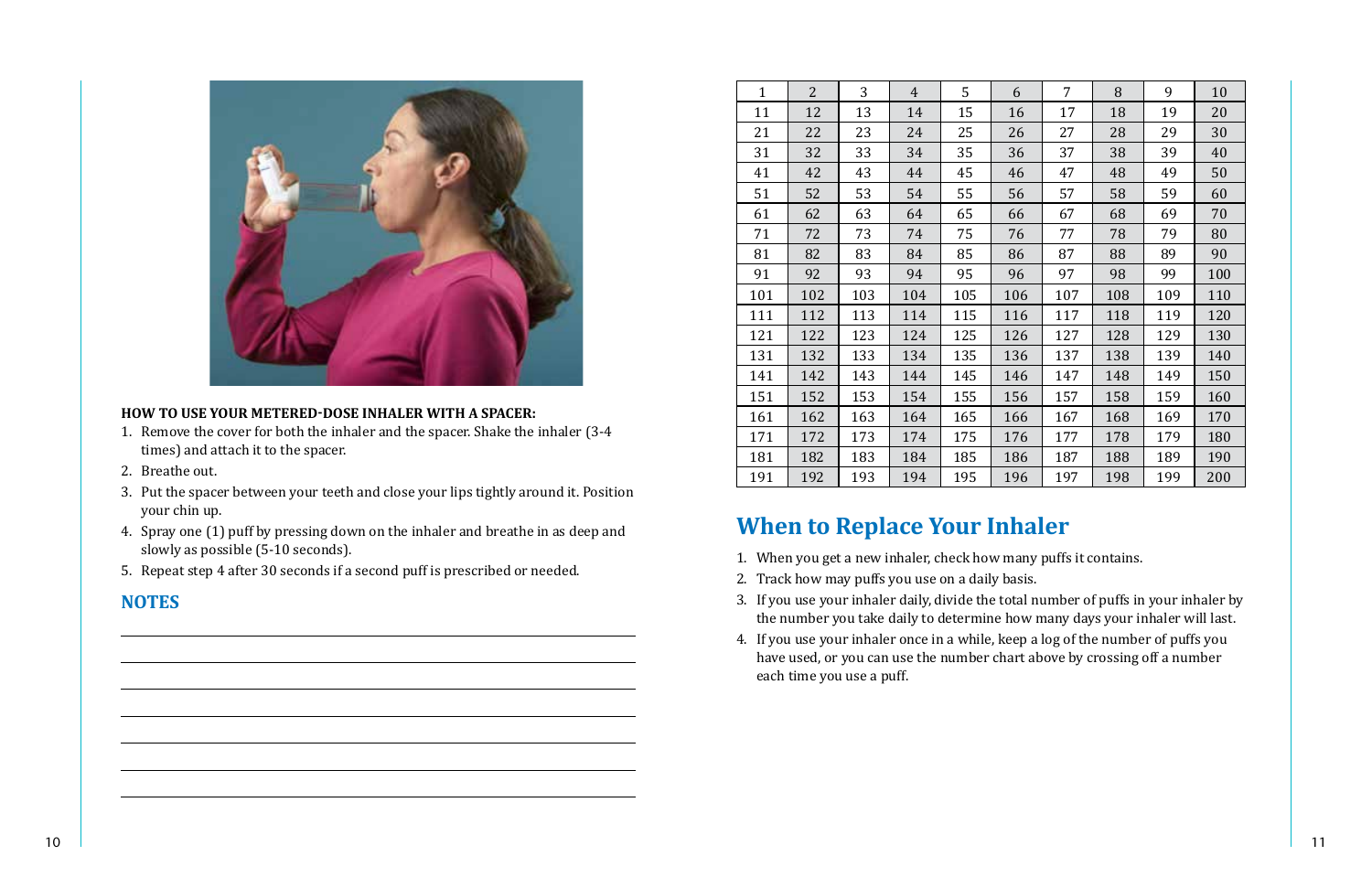## **Using Your Nebulizer**

Your doctor may prescribe medications that are delivered with a nebulizer machine that vaporizes the liquid medication for your lungs into a fine mist. Nebulizers deliver medications very quickly and directly to the lungs and requires very little effort to use because the mist flows continuously.

Using a plastic mouthpiece or mask, you will breathe in the medication for 10 to 15 minutes or until the mist stops.

#### **HOW TO USE YOUR NEBULIZER OR COMPRESSOR MACHINE:**

- 1. Wash your hands before and after the procedure.
- 2. Unscrew the medical cup from the medication bowl of the machine and add the medication as prescribed. Screw the top back on.
- 3. Place the compressor on a steady surface and at least 12 inches away from any object that could block the flow of air into the compressor (i.e. a wall).
- 4. Turn the compressor on and put the mouthpiece in your mouth or bring mask to your mouth and nose. If possible, sit in an upright position.
- 5. Treatment should last about 10-15 minutes, breathing normally, or until the mist stops.
- 6. Clean the nebulizer mouthpiece or mask and medication bowl after each treatment by removing the T-piece and mouthpiece and disassembling the medication chamber. Rinse the parts under hot water. If used for more than one week, clean with a solution of equal parts vinegar and water.







*Top left: Mask. Top right: Nasal cannula. Bottom left: Compressed oxygen (oxygen that is stored in a pressurized tank). Bottom right: Oxygen concentrator (takes oxygen from the air and concentrates it; runs on electricity or battery)*



# **Oxygen Therapy**

You may be prescribed supplemental oxygen if your test results show you have too little oxygen in your blood. Below are images of equipment you may need for your supplemental oxygen.

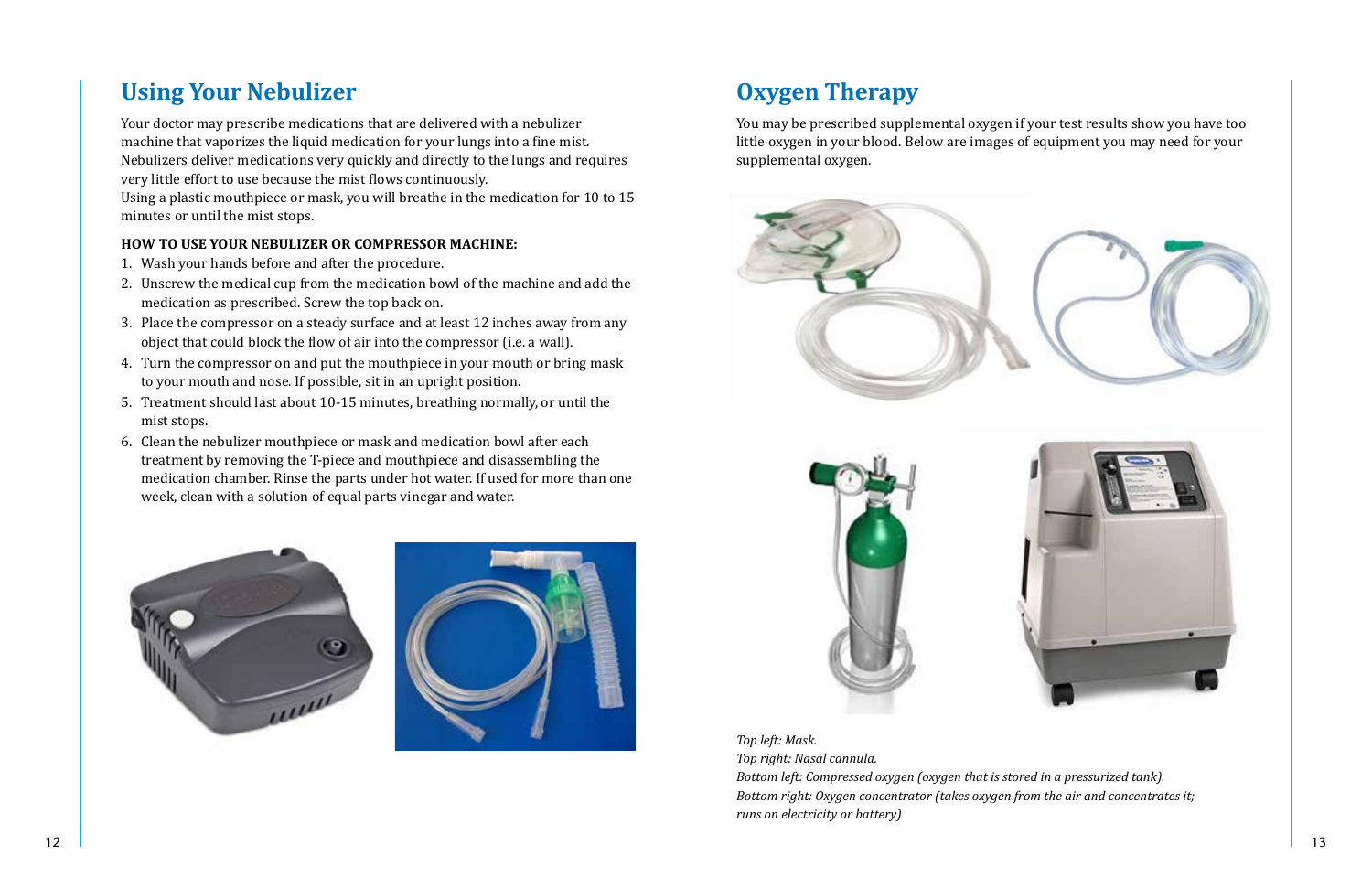# **Oxygen Safety Do's and Don'ts**

### **DO:**

- Keep oxygen unit at least 3 feet away from any source that may start a fire. Examples: matches, candles, cigarettes (smoking), gas stove (burners), radiators, space heaters, furnaces, fireplaces or any source of open flame.
- Turn off the oxygen unit when not in use.
- Keep the oxygen unit away from direct sunlight.
- Clean the filters on a weekly basis with warm water (or as directed by the oxygen supply company).
- Put up "NO Smoking" or "Oxygen in use" signs in your home for visitors to see.
- **Protect the oxygen tubing from kinks and damage from furniture, doorjambs** and pets. Do no lay objects on tubing or run it under carpeting.
- **Portable oxygen tanks should be transported in the back seat or trunk of the car.**

- **Do not smoke** or allow others to smoke in your home, as it could start a fire.
- Do not use petroleum-based products (such as Vaseline, A&D ointment or vapor rubs) while using your oxygen. Mixing these with oxygen may cause burns. Instead use water-based products (such as K-Y jelly).
- Do not use aerosol sprays such as air fresheners and hair spray. These sprays are very flammable.
- Do not use oxygen while cooking on a gas stove.
- Do not plug your oxygen concentrator into an overcrowded outlet or extension cord.
- Do not leave the tubing in your bed or under furniture cushions. If you accidently leave the unit on while you are not using it, the oxygen will leak into these items. A spark or flame could cause a fire.

### **DON'T:**

- You should only use a humidifier bottle for liter flow of 4 liters/minute or more. Do not change your liter flow without consulting your doctor.
- If nasal dryness occurs, use a nasal saline spray or a water-based lubricant, such as K-Y jelly. Do not use oil-based ointments like Vaseline to lubricate, as they are flammable.

- ONLY use distilled water in the humidifier bottle. Do not fill it past the maximum fill line. Check water level often.
- Daily, remove the humidifier cup from the concentrator and discard any remaining water.
- $\blacksquare$  Use back-up oxygen while cleaning and filling the humidifier bottle.
- Weekly, disinfect the humidifier bottle by soaking in warm soapy water for a minimum of 20 minutes, then rinse using an equal parts vinegar/water solution and let it air dry.



# **Humidifier Bottles**

#### **USING YOUR HUMIDIFIER BOTTLE:**



*Left to right: Bottle with nasal cannula connection; O2 Concentrator; Connector*

### **CARE AND CLEANING OF THE HUMIDIFIER BOTTLE:**

### **HOW TO INSTALL YOUR HUMIDIFIER BOTTLE:**

- Using distilled water fill the humidifier bottle half way. Do not fill over the maximum line.
- Attach the humidifier adapter to the top of the humidifier lid. Do not cross-thread the lid, as will this will cause a loss of oxygen.
- $\blacksquare$  Place the bottle into the concentrator tray.
- Connect the humidifier adapter onto concentrator nozzle.
- 



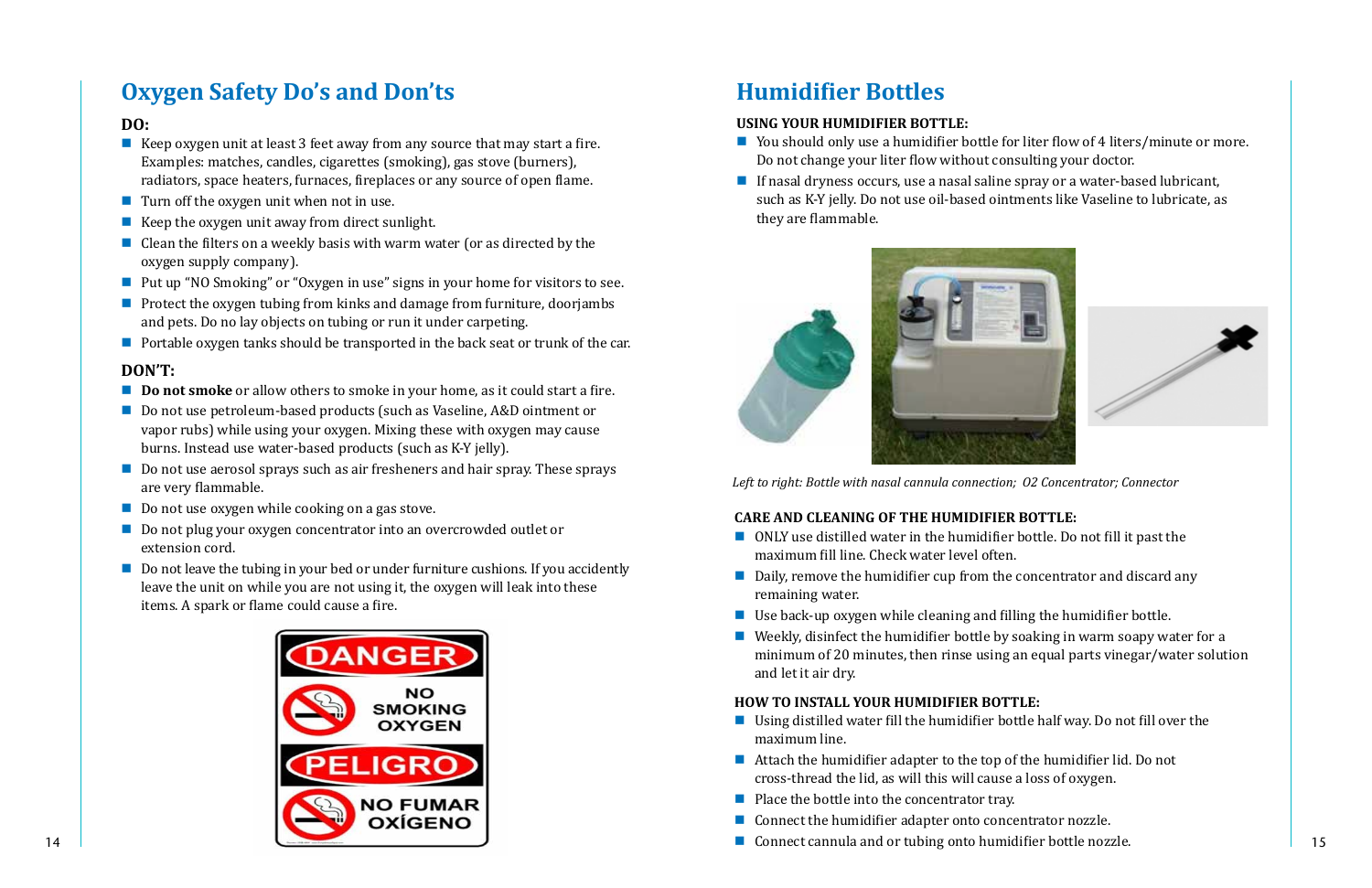## **Caring for a Loved One with Chronic Lung Disease**

At Care Dimensions, we care for not only the patient, but also his/her family and caregivers by providing support and education.

While your primary focus as a caregiver is providing the best care to your loved one, it's also critical that you take care of yourself. It's easy to get overwhelmed and normal to have many questions about providing care. Your hospice team can answer any questions that you may have. Here are a few examples:

- 1. Where can I find support and help with my love one?
- 2. How can I keep track of all the medications and treatments?
- 3. What signs and symptoms should I report?

Your interdisciplinary hospice care team includes a hospice physician, hospice nurse case manager, social worker, chaplain and a hospice aide, if needed. The hospice team works with your loved one's primary physician who will prescribe any medications and treatments. We all work together to help manage your loved one's chronic lung disease symptoms and prevent hospitalizations.

## **Green Zone Symptoms** indicate the patient is doing well.

You and your loved one are critical members of the care team, because you are the best advocates for and monitors of your loved one's overall health and symptom management. It's important to share with us any changes in symptoms, problems with mobility or activities of daily life, issues with equipment or the starting and stopping of any medications.

Our combined goal is to prevent any symptom flare ups and any further hospitalization.

## **Red Zone Symptoms** indicate urge care medical needs requiring immed evaluation by Care Dimensions.

## **Your Role as a Patient or Caregiver**

Please report any new and ongoing symptoms to your medical team.

Use the Advance Respiratory Disease Action Plan on the next page to help you determine what you can do at home to treat symptoms and when symptoms need the attention of your medical team.

- Usual activity and exercise level
- Usual amounts of cough and phlegm/mucus
- Sleep well at night
- Appetite is good

## **Yellow Zone Symptoms** indicate the patient is having a bad day or a flare

- More breathless than usual
- Less energy for my daily activities
- Increased or thicker phlegm/mucus
- Change in color of phlegm/mucus
- Using quick relief inhaler/nebulizer more oft
- Swelling of ankles/lower extremity more tha
- More coughing than usual
- Symptoms like having a "chest cold"
- **Poor sleep and any symptoms cause you to various**
- Appetite is not good
- Medication is not helping

| <b>Actions to follow:</b>                             |
|-------------------------------------------------------|
| • Take daily medicines                                |
| · Use oxygen as prescribed                            |
| (if patient uses oxygen)                              |
| • Continue regular exercise/<br>diet plan             |
| • At all times avoid cigarette                        |
| smoke and inhaled irritants                           |
|                                                       |
| <b>Actions to follow:</b>                             |
| • Continue daily medications                          |
| • Use quick relief inhaler as<br>prescribed           |
| • Start Prednisone if prescribed                      |
| • Start an antibiotic if prescribed                   |
| • Use oxygen as prescribed                            |
| • Get plenty of rest                                  |
| • Use pursed lip breathing                            |
| • Call Care Dimensions Triage                         |
| Nurse for an evaluation.                              |
| <b>24/7 Nurse Triage</b><br>888-283-1722              |
|                                                       |
|                                                       |
| <b>Actions to follow:</b>                             |
| <b>Call Care Dimensions</b>                           |
| <b>Triage Nurse immediately</b><br>for an evaluation: |
|                                                       |
| 24/7 Nurse Triage                                     |
| 888-283-1722                                          |
|                                                       |

- Severe shortness of breath even at rest
- Not able to do any activity because of difficult breathing
- Not able to sleep because of difficulty breath
- Fever or shaking chills
- Feeling confused or very drowsy
- Chest pains
- Coughing up blood